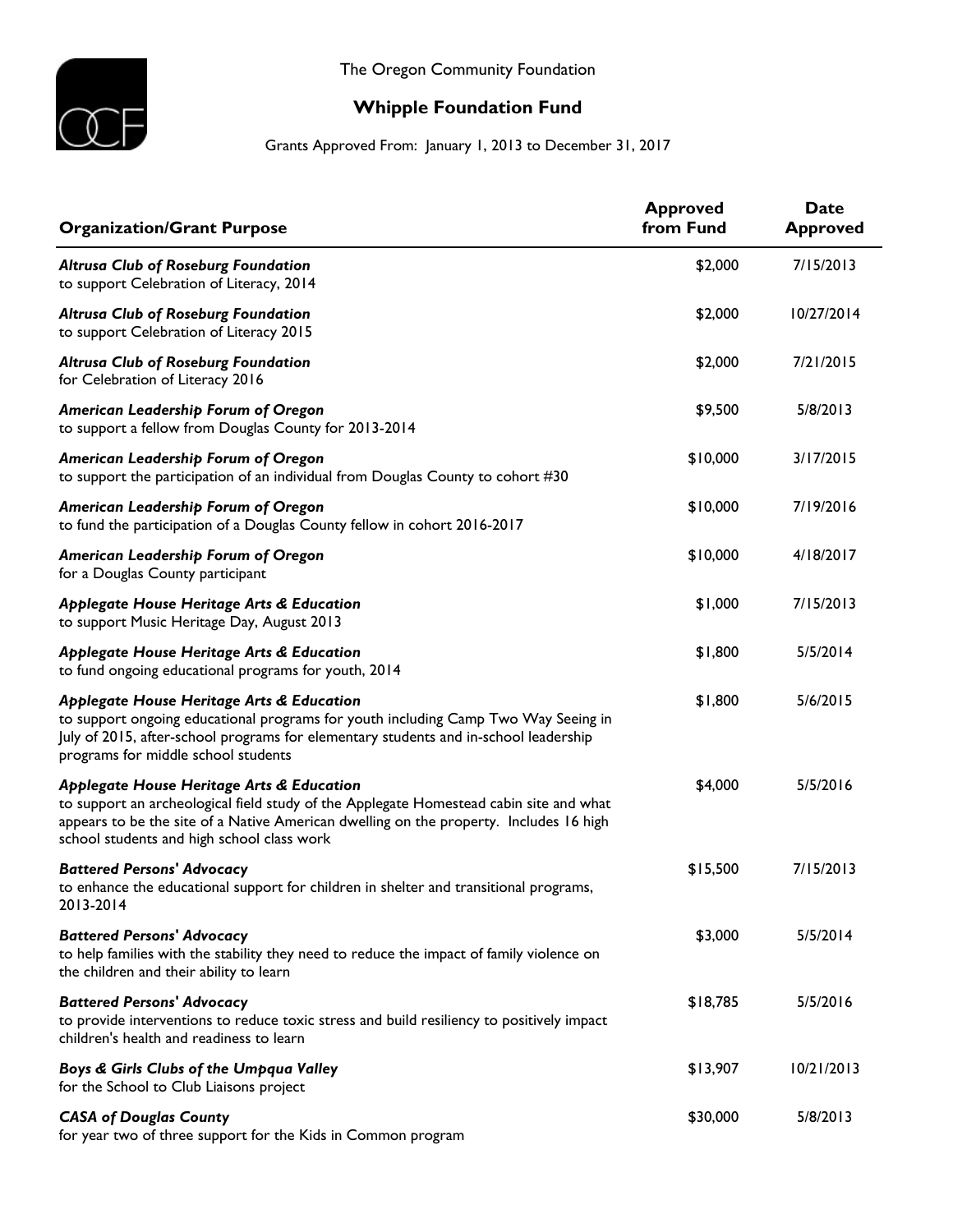| <b>CASA of Douglas County</b><br>for 2013-2014 recruitment and training                                                                                                                                                                                                                             | \$7,500  | 7/15/2013  |
|-----------------------------------------------------------------------------------------------------------------------------------------------------------------------------------------------------------------------------------------------------------------------------------------------------|----------|------------|
| <b>CASA of Douglas County</b><br>for year 3 of 3 to support Kids in Common a collaborative effort of CASA Douglas<br>CARES, Family Development Center and Child Welfare                                                                                                                             | \$30,000 | 5/5/2014   |
| <b>CASA of Douglas County</b><br>to support Kids in Common, Phase II, for reducing foster care through collaborative<br>services to families                                                                                                                                                        | \$17,500 | 10/18/2016 |
| <b>Center for Nonprofit Stewardship</b><br>to support nonprofit board training in Roseburg in October 2014                                                                                                                                                                                          | \$1,500  | 7/21/2014  |
| Center for Nonprofit Stewardship<br>for nonprofit board training to be held at UCC in Roseburg in late September or early<br>October                                                                                                                                                                | \$750    | 7/21/2015  |
| <b>Cobb Children's Learning Center</b><br>for playground development for the child care center                                                                                                                                                                                                      | \$10,000 | 2/6/2013   |
| <b>Cobb Children's Learning Center</b><br>to help complete the Natural Playscape Project                                                                                                                                                                                                            | \$10,688 | 10/27/2014 |
| <b>Cobb Children's Learning Center</b><br>to support the Low Income/Substance Abuse Child Care Subsidy Program                                                                                                                                                                                      | \$10,000 | 5/5/2016   |
| <b>Cobb Children's Learning Center</b><br>for childcare subsidies for children from low-income families under DHS supervision or<br>from families with a parent undergoing drug/alcohol abuse recovery through ADAPT                                                                                | \$10,000 | 5/4/2017   |
| <b>Douglas County Fairgrounds</b><br>for the Livestock Pavilion Renovation                                                                                                                                                                                                                          | \$25,000 | 10/21/2013 |
| <b>Douglas County Health &amp; Social Services</b><br>for the Prenatal Program                                                                                                                                                                                                                      | \$2,000  | 10/21/2013 |
| <b>Douglas County Library System</b><br>for bridge funding to sustain library operations at all branches until November of 2016.<br>DCLS is invited to request an additional \$25,000 in 2016                                                                                                       | \$25,000 | 11/5/2015  |
| <b>Douglas County Library System</b><br>for bridge funding to the fall 2016 public vote for a taxing district                                                                                                                                                                                       | \$25,000 | 2/4/2016   |
| <b>Douglas County Museum Foundation</b><br>to digitize the oral and recorded history archives                                                                                                                                                                                                       | \$3,530  | 5/5/2014   |
| <b>Douglas County Museum Foundation</b><br>to support the Community Education Program                                                                                                                                                                                                               | \$15,000 | 5/5/2016   |
| <b>Douglas Education Service District</b><br>to enhance and expand the infrastructure of the Douglas County parenting education<br>Hub to create increased capacity for regional coordination of parenting education<br>activities                                                                  | \$50,000 | 5/8/2013   |
| <b>Douglas Education Service District</b><br>for Partners Sports Camp, Summer 2013                                                                                                                                                                                                                  | \$15,000 | 5/8/2013   |
| <b>Douglas Education Service District</b><br>for support of 2014 Partners Sports Camp                                                                                                                                                                                                               | \$25,000 | 2/24/2014  |
| <b>Douglas Education Service District</b><br>to support P-3 Alignment in North Douglas County specifically \$31,200 to Family Relief<br>Nursery to fund a .5 FTE Home Visitor for a 4 year old outreach and \$20,000 to Family<br>Development Center to fund a .5 FTE Healthy Families home visitor | \$51,200 | 3/18/2014  |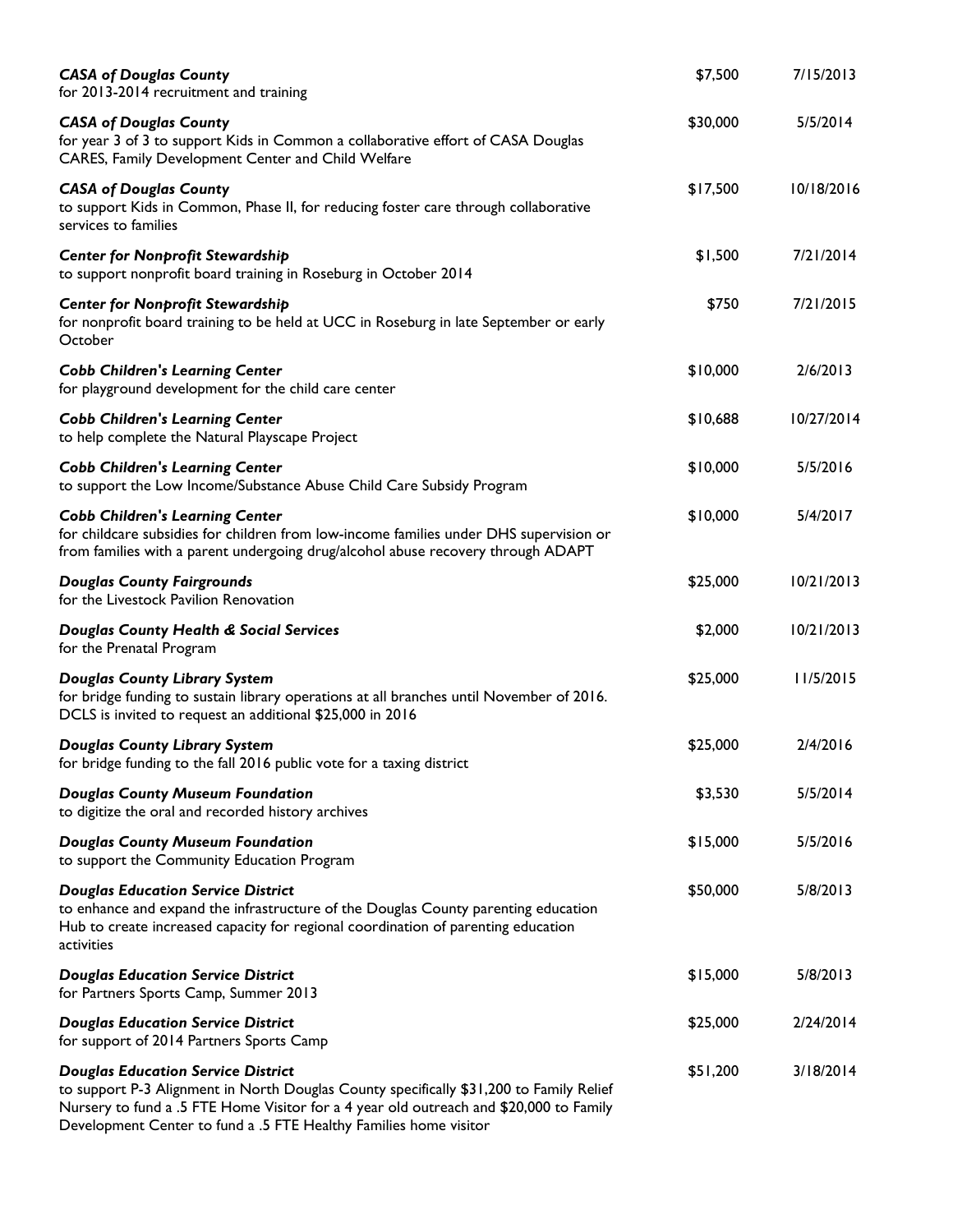| <b>Douglas Education Service District</b><br>to enhance and expand the infrastructure of the parenting education hub to create<br>increased capacity for regional coordination of parenting education activities in Douglas<br>County and to begin expansion into Lake County                                                | \$40,000 | 5/7/2014   |
|------------------------------------------------------------------------------------------------------------------------------------------------------------------------------------------------------------------------------------------------------------------------------------------------------------------------------|----------|------------|
| <b>Douglas Education Service District</b><br>for Partner Sports Camp 2015                                                                                                                                                                                                                                                    | \$5,000  | 3/17/2015  |
| <b>Douglas Education Service District</b><br>for a first year of expansion funding to support the Douglas County Parenting Coalition,<br>providing coordination and delivery of parenting education programs in Douglas, Lake<br>and Klamath counties                                                                        | \$20,000 | 5/5/2016   |
| <b>Douglas Education Service District</b><br>for up to \$20,000, for Business Champions for Kids, to hire a .8FTE to develop and<br>implement a program to engage the business community in creating family friendly<br>workplaces in Douglas County, to fund a consultant to help with evaluation and<br>outcomes reporting | \$20,000 | 5/4/2017   |
| <b>Douglas Education Service District</b><br>for Business Champions for Kids, to hire a .8FTE to develop and implement a program to<br>engage the business community in creating family friendly workplaces in Douglas County,<br>to partner with \$8,468 from the Business Champions to fund the pilot                      | \$1,532  | 5/4/2017   |
| <b>Douglas Education Service District</b><br>to hire a consultant to work with the City of Roseburg and the ESD on the future of the<br>Roseburg City Library and potential for system support                                                                                                                               | \$30,000 | 10/17/2017 |
| Downtown Initiative for the Visual Arts<br>to create 12 new community shared art projects in Drain                                                                                                                                                                                                                           | \$3,900  | 5/5/2016   |
| Downtown Initiative for the Visual Arts<br>to expand and develop "The Good Neighbor News"                                                                                                                                                                                                                                    | \$3,000  | 10/17/2017 |
| <b>Elkton Charter School</b><br>to support school teams (excluding athletic teams) participation in leadership<br>conferences and competition events during the 2013-2014 school year                                                                                                                                        | \$5,000  | 7/15/2013  |
| <b>Elkton Charter School</b><br>for third and final year of "Bully Free" program                                                                                                                                                                                                                                             | \$5,000  | 10/21/2013 |
| Elkton Charter School<br>to support student teams (excluding athletic teams) to allow the opportunity for<br>participation in leadership conferences and competition events during the 2014-2015<br>school year                                                                                                              | \$3,000  | 10/27/2014 |
| <b>Elkton Charter School</b><br>to support and enhance the educational programs beyond the classrooms at Elkton<br><b>School District</b>                                                                                                                                                                                    | \$2,300  | 5/4/2017   |
| <b>Elkton Community Education Center</b><br>to upgrade the classroom annex building                                                                                                                                                                                                                                          | \$10,000 | 5/6/2015   |
| <b>Elkton Community Education Center</b><br>to upgrade and promote ECEC's commercial kitchen to improve the safety, efficiency<br>and capacity of the work space for the Youth Employment Program, Senior Lunch<br>Program and other community events                                                                        | \$7,750  | 5/5/2016   |
| <b>Elkton School District 34</b><br>for year two of three years' potential support for the alignment of P-3 practices in the<br>three school districts that comprise the Northern Douglas County region; Elkton is<br>applying on behalf of the North Douglas (Drain) and Yoncalla school districts                          | \$22,919 | 2/5/2015   |
| <b>Elkton School District 34</b><br>to support trips by non-athletic student teams to national and state competitions and<br>events during the 2015-2016 school year                                                                                                                                                         | \$1,100  | 11/5/2015  |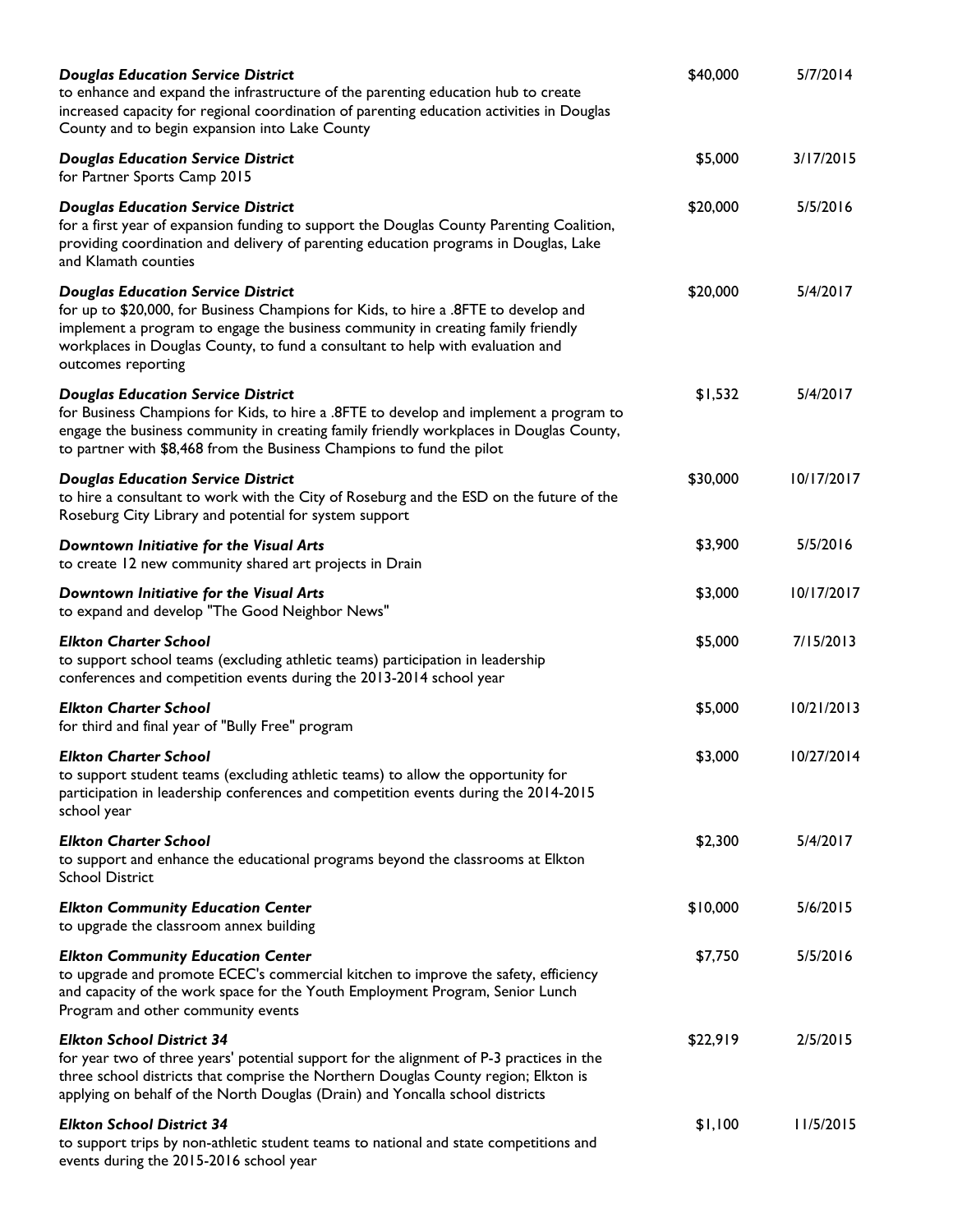| <b>Elkton School District 34</b><br>for a third and final year of funding for the alignment of P-3 practices in the three school<br>districts that comprise the Northern Douglas County region; Elkton is applying on behalf<br>of the North Douglas (Drain) and Yoncalla school districts | \$23,499 | 2/4/2016   |
|--------------------------------------------------------------------------------------------------------------------------------------------------------------------------------------------------------------------------------------------------------------------------------------------|----------|------------|
| <b>Family Development Center</b><br>for South County Satellite                                                                                                                                                                                                                             | \$40,000 | 10/21/2013 |
| <b>Family Development Center</b><br>for South County Satellite                                                                                                                                                                                                                             | \$37,000 | 10/27/2014 |
| <b>Family Development Center</b><br>for South County Satellite                                                                                                                                                                                                                             | \$35,000 | 11/5/2015  |
| <b>Family Development Center</b><br>to support expansion of referral & crisis response for high-risk families with young<br>children                                                                                                                                                       | \$20,000 | 10/18/2016 |
| <b>Family Development Center</b><br>for expansion of referral & crisis response for high-risk families with young children                                                                                                                                                                 | \$10,000 | 5/4/2017   |
| <b>Family Relief Nursery - South Lane</b><br>to increase services to children and families in North Douglas County                                                                                                                                                                         | \$40,000 | 7/21/2015  |
| <b>Family Relief Nursery - South Lane</b><br>for year two of three expansion of therapeutic classroom services to include a universal<br>population of children age 0-3 years old                                                                                                          | \$40,000 | 10/18/2016 |
| <b>Family Relief Nursery - South Lane</b><br>for year 3 of 3 years funding to support the expansion of Infant Therapeutic Classroom<br>services in North Douglas County to include a universal population age 0 to 3 years old                                                             | \$40,000 | 10/17/2017 |
| <b>Foundations for a Better Oregon</b><br>to support the Chalkboard Project affiliate membership program in 2015                                                                                                                                                                           | \$5,000  | 7/21/2015  |
| Friends of Mildred Kanipe Memorial Park Association Inc.<br>to help construct campgrounds at the park                                                                                                                                                                                      | \$10,000 | 3/31/2014  |
| Friends of The Mildred Whipple Library<br>to provide assistance with attorney fees, educational materials and library "giveaways"<br>such as book bags, buttons, bumper stickers, etc. promoting the Mildred Whipple Library                                                               | \$5,000  | 10/17/2017 |
| <b>Glide Booster Club</b><br>to help purchase a model IIM Baritone Saxophone for the band program                                                                                                                                                                                          | \$500    | 7/15/2013  |
| <b>Glide School District #12</b><br>for Glide High School, to enhance and enrich special education students' educational<br>environment with modern technology and kinesthetic furniture                                                                                                   | \$9,000  | 5/4/2017   |
| <b>Glide Wildflower Show</b><br>for support of 2014 Student Day activities                                                                                                                                                                                                                 | \$500    | 2/24/2014  |
| <b>Glide Wildflower Show</b><br>for Student Day, a visitation to the Glide Wildflower Show by K-4 grade students from<br>Glide Elementary School                                                                                                                                           | \$500    | 5/4/2017   |
| <b>Greater Douglas United Way</b><br>to support the "Collective Impact" conference                                                                                                                                                                                                         | \$15,000 | 7/15/2013  |
| <b>Morning Rotary Inc</b><br>to support the River Forks Inclusive Playground project                                                                                                                                                                                                       | \$10,000 | 2/24/2014  |
| <b>North Douglas School District No. 22</b><br>to support 6 students attending the FBLA Leadership Conference in Atlanta, GA, June<br>2016                                                                                                                                                 | \$1,500  | 5/5/2016   |
| <b>Oakland Booster Club</b><br>for the high school locker project                                                                                                                                                                                                                          | \$3,500  | 5/8/2013   |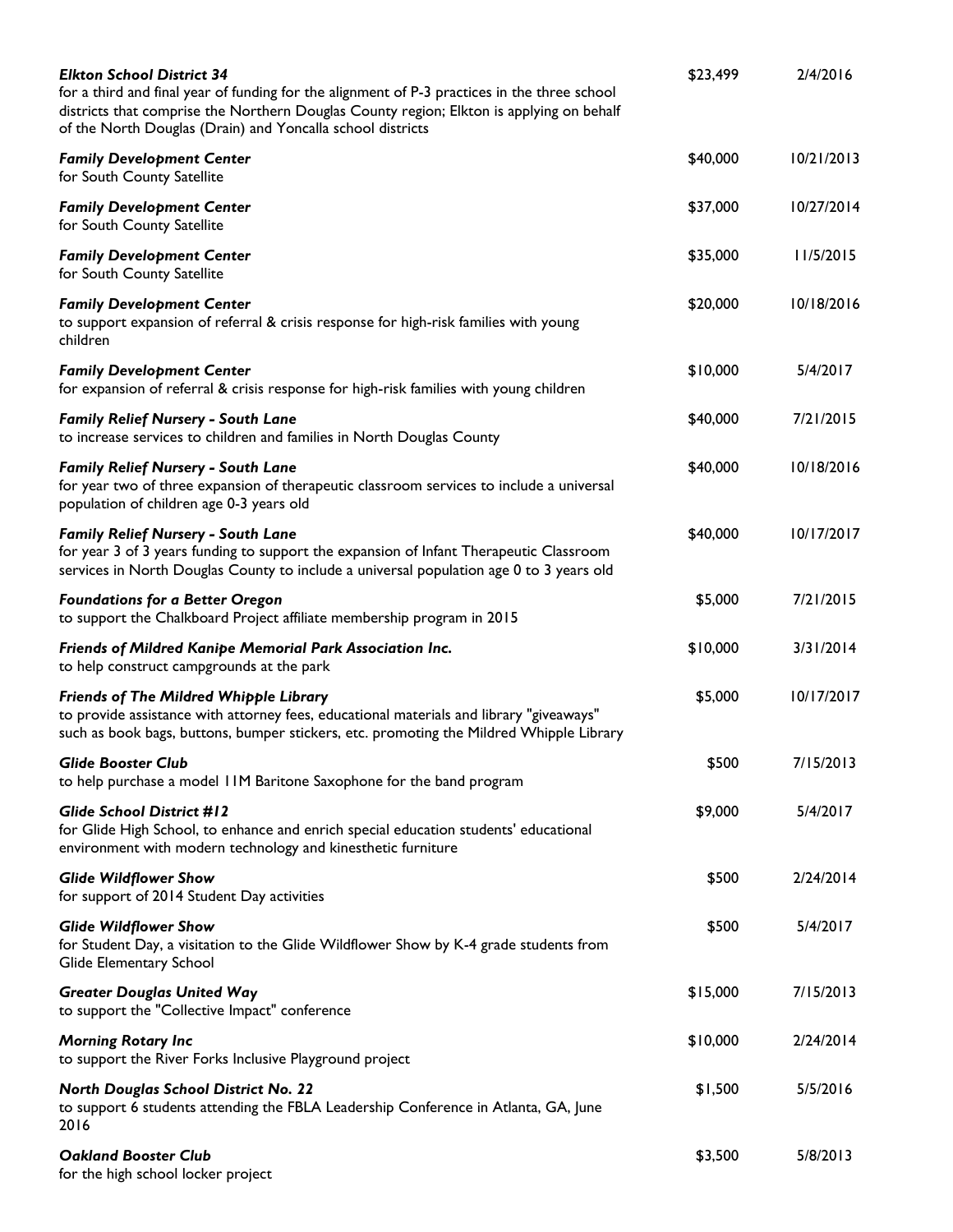| <b>Oakland Booster Club</b><br>for the BodyVox fine arts assembly program, Spring 2014.                                                                                                                                                                                                | \$7,000  | 12/16/2013 |
|----------------------------------------------------------------------------------------------------------------------------------------------------------------------------------------------------------------------------------------------------------------------------------------|----------|------------|
| <b>Oakland School District</b><br>to help send 7 students to the 2014 National Future Business Leaders of America<br>Conference in Nashville, TN, summer 2014                                                                                                                          | \$3,500  | 6/23/2014  |
| <b>Oakland School District</b><br>for the Oakland High School FBLA trip to the national conference in Chicago, June 2015                                                                                                                                                               | \$1,500  | 6/16/2015  |
| <b>Oakland School District</b><br>to support 6 students and one advisor to attend the FBLA Leadership Conference in<br>Atlanta, GA, June 2016                                                                                                                                          | \$1,750  | 6/21/2016  |
| <b>Oakland School District</b><br>for Oakland High School FBLA to send 8 students to the National Leadership<br>Conference in Anaheim, CA                                                                                                                                              | \$2,000  | 5/4/2017   |
| <b>Oregon Coast Community Action</b><br>to provide general support to the Great Afternoons program                                                                                                                                                                                     | \$40,000 | 5/8/2013   |
| <b>Oregon Coast Community Action</b><br>for year two of three to support the operations of the Great Afternoons Program in<br>Reedsport                                                                                                                                                | \$40,000 | 3/31/2014  |
| <b>Oregon Coast Community Action</b><br>for year 3 of 3 operating support for Great Afternoons                                                                                                                                                                                         | \$40,000 | 3/17/2015  |
| <b>Oregon Coast Community Action</b><br>for general support of Great Afternoons                                                                                                                                                                                                        | \$35,000 | 5/5/2016   |
| <b>Oregon Coast Community Action</b><br>for Great Afternoons, which provides school readiness, childcare, educational and<br>enrichment experiences for children ages 6 weeks through 12 years, prioritizing low-<br>income families                                                   | \$30,000 | 5/4/2017   |
| <b>The Oregon Community Foundation</b><br>to support Community 101 in two Douglas County schools in the 2014-2015 school<br>year                                                                                                                                                       | \$10,000 | 2/24/2014  |
| <b>The Oregon Community Foundation</b><br>for the P-3 Alignment Implementation Program in North Douglas County (Yoncalla,<br>Elkton and North Douglas School Districts) for year one including \$1500 for training and<br>technical assistance                                         | \$25,849 | 3/18/2014  |
| The Oregon Community Foundation<br>to support the learning community activities for the P-3 Alignment Initiative                                                                                                                                                                       | \$1,500  | 2/5/2015   |
| The Oregon Community Foundation<br>toward the Douglas ESD's application for year six of seven to enhance and expand the<br>infrastructure of the parenting education hub to create increased capacity for regional<br>coordination of parenting education activities in Douglas County | \$30,000 | 7/21/2015  |
| The Oregon Community Foundation<br>to support Community 101 in two schools in Douglas County                                                                                                                                                                                           | \$10,000 | 7/21/2015  |
| The Oregon Community Foundation<br>to support learning community and technical assistance costs for the P-3 Alignment<br>Initiative                                                                                                                                                    | \$1,500  | 2/4/2016   |
| The Oregon Community Foundation<br>for the Oregon Library Innovation Administrative Fund, for up to \$2,000 to cover costs<br>associated with a Library Learning Session in Roseburg                                                                                                   | \$1,575  | 3/21/2017  |
| <b>Provider Resource Organization</b><br>for the Douglas County branch of PRO, for a series of trainings in 2016 for family child<br>care providers in Douglas County                                                                                                                  | \$3,220  | 10/20/2015 |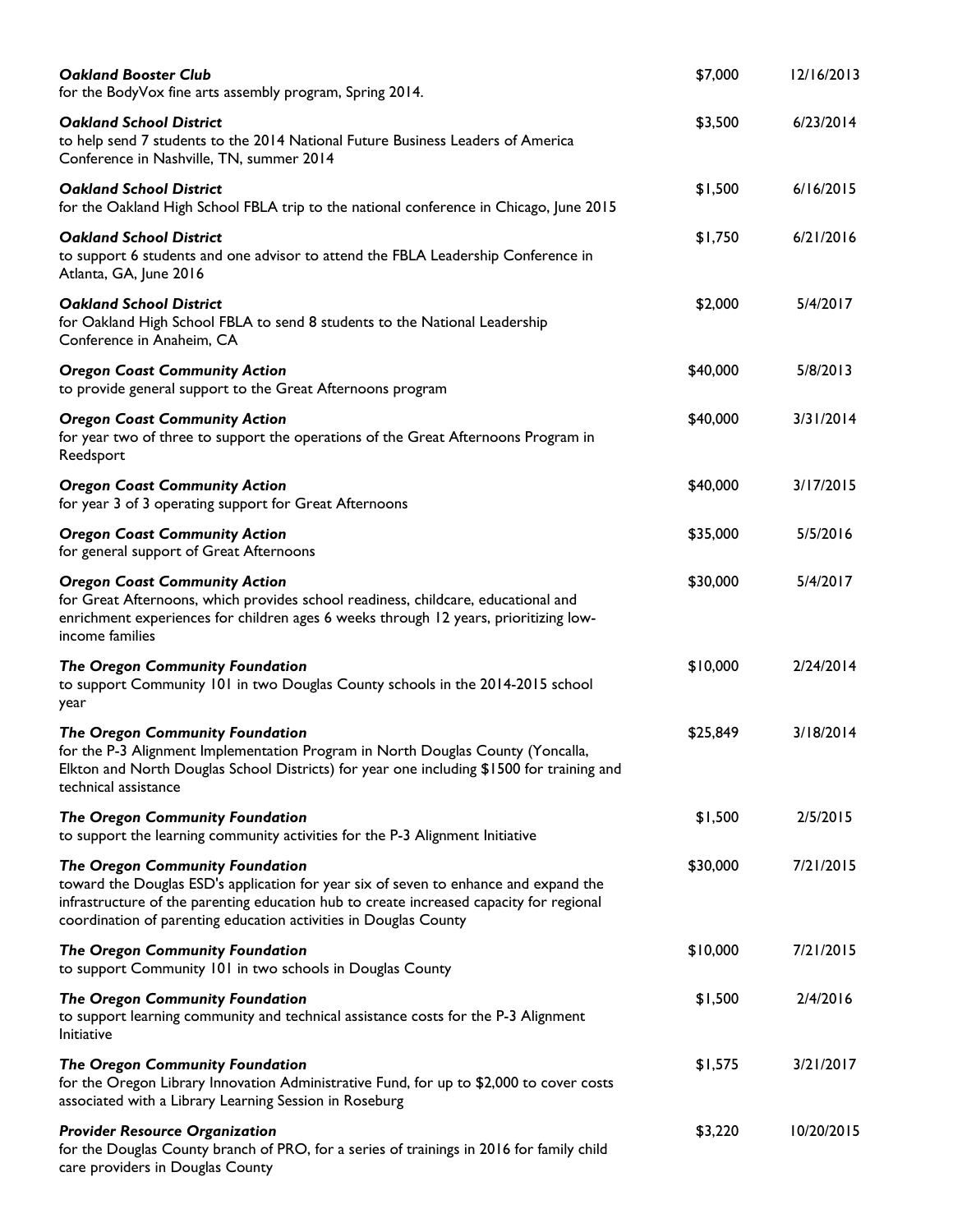| <b>Riddle School District</b><br>to support Kid Venture Summer Camp 2014                                                                                                                                                                     | \$7,500  | 5/5/2014   |
|----------------------------------------------------------------------------------------------------------------------------------------------------------------------------------------------------------------------------------------------|----------|------------|
| <b>Riddle School District</b><br>to support Kid Venture 2015                                                                                                                                                                                 | \$8,000  | 5/6/2015   |
| <b>Riddle School District</b><br>to purchase reading and math supplies and activities for Kid Venture 2016                                                                                                                                   | \$7,500  | 5/5/2016   |
| <b>Riddle School District</b><br>for Kid Venture, a summer camp for kids age 4 through 18 that gives them the academic<br>support they need through the summer and also has activities and field trips that expand<br>their world            | \$8,500  | 5/4/2017   |
| Rural Development Initiatives, Inc.<br>to support the 2013 Regards to Rural Conference                                                                                                                                                       | \$10,000 | 2/6/2013   |
| Rural Development Initiatives, Inc.<br>for the "Learn by Doing Workshop' series to be held in Roseburg, Spring 2014.                                                                                                                         | \$1,500  | 12/16/2013 |
| Rural Development Initiatives, Inc.<br>for Regards to Rural 2015                                                                                                                                                                             | \$10,000 | 3/17/2015  |
| Rural Development Initiatives, Inc.<br>to support scholarships for a Learn by Doing workshop series to be presented in<br>Roseburg in Summer of 2016                                                                                         | \$500    | 6/21/2016  |
| <b>SMART</b><br>to support services to pre-K and Kindergarten children in Douglas County                                                                                                                                                     | \$20,000 | 5/8/2013   |
| <b>SMART</b><br>to support Pre-K and Kindergarten programs in Douglas County                                                                                                                                                                 | \$20,000 | 5/5/2014   |
| <b>SMART</b><br>to support the pre-K-Kindergarten program in Douglas County                                                                                                                                                                  | \$20,000 | 5/6/2015   |
| <b>South Umpqua School District</b><br>to purchase new library books, eight iPad minis, and four new computers with hardware<br>and software that will enable the district to improve instruction and develop cross<br>curricular activities | \$5,000  | 11/5/2014  |
| Southern Oregon Regional Brokerage<br>for the Self Advocacy and Leadership Training                                                                                                                                                          | \$2,850  | 1/20/2014  |
| <b>Sutherlin East Primary PTO</b><br>to purchase 25 iPad Minis and 25 Otter Box protection cases for classroom use                                                                                                                           | \$4,975  | 10/27/2014 |
| <b>Sutherlin FFA</b><br>for the Land Lab Renovation/Expansion                                                                                                                                                                                | \$7,500  | 10/21/2013 |
| <b>Umpqua Community College Foundation</b><br>for the capital campaign to build the Regional Health, Nursing and Science Center                                                                                                              | \$50,000 | 3/17/2015  |
| <b>Umpqua Community College Foundation</b><br>to provide additional administrative capacity during the next 6 months due to the<br>additional workload created by the October 1st shooting incident                                          | \$7,000  | 11/5/2015  |
| <b>Umpqua Community College Foundation</b><br>for the Regional Health, Nursing and Science Center Capital Campaign, year 2 of 4                                                                                                              | \$50,000 | 2/4/2016   |
| <b>Umpqua Community College Foundation</b><br>for the Regional Health, Nursing and Science Center Capital Campaign, year 3 of 4                                                                                                              | \$50,000 | 4/18/2017  |
| <b>Umpqua Community Health Center</b><br>to support "Reach Out and Read" program                                                                                                                                                             | \$2,500  | 7/21/2014  |
| <b>Umpqua District FFA</b><br>for the 2013 Leadership Conference                                                                                                                                                                             | \$5,000  | 10/21/2013 |